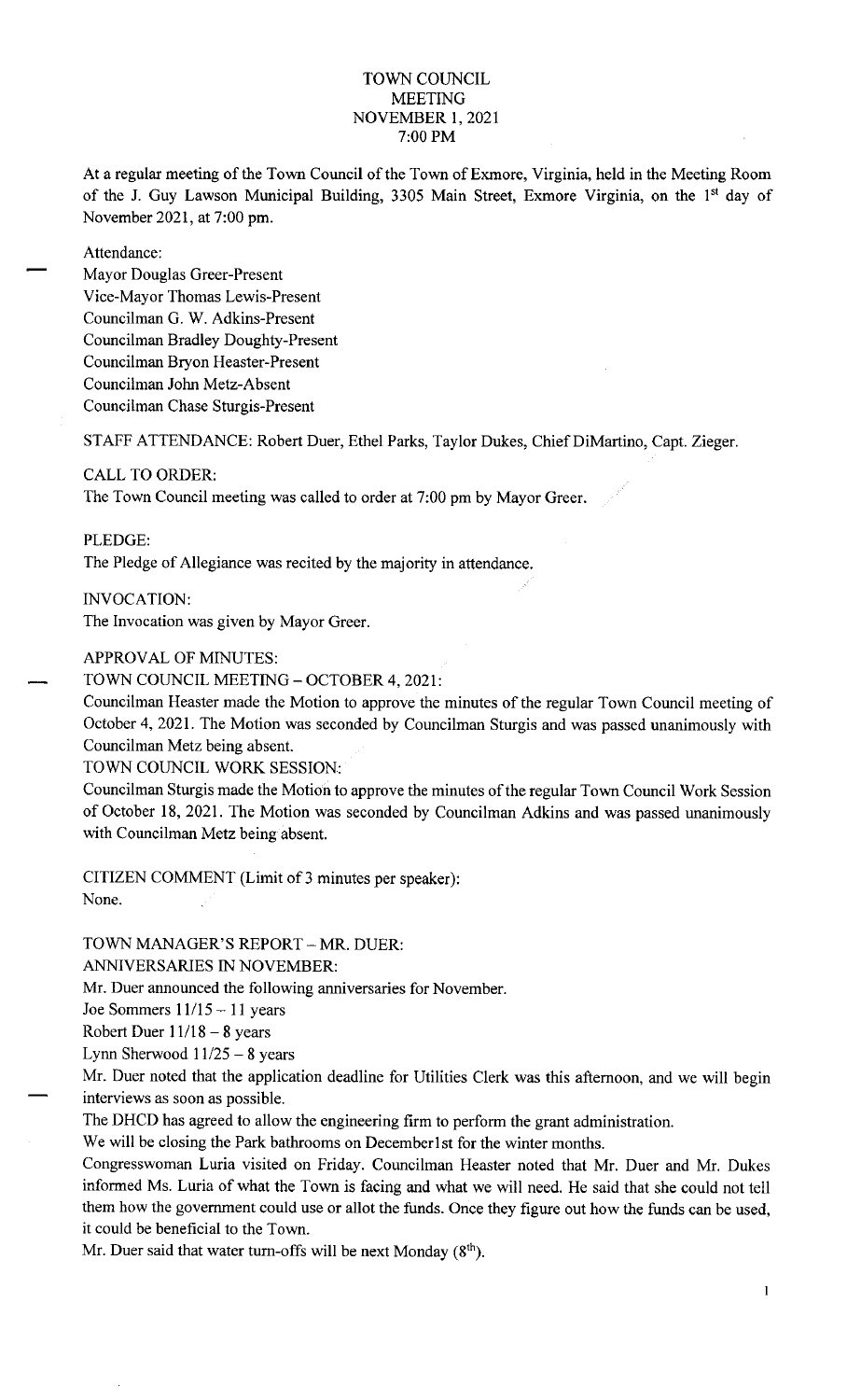# FINANCIAL REPORT - MR. DUER:

## OCTOBER FINANCIALS:

Mr. Duer stated that we have approximately \$9,000 from the County that can be used for delinquent utility bills.

Total income for October was \$235,251 and expenses were \$158,173 for a net income of \$77,078.

## YTD FINANCIALS:

The year-to-date income is \$840,837 and expenses are \$684,979 which gives us a year-to-date net income of \$158,858.

## NEW BUSINESS:

TRASH TRUCK REPAIR:

Mr. Duer noted that the Sterling trash truck is facing some major repairs. He said that the estimate for repairs is \$16,234. Mr. Duer recommended that they refrain from depositing the monthly appropriation of \$1,500 in the Capital Reserve Fund for the remainder of the fiscal year in order to pay for the repairs. Councilman Heaster made the Motion to repair the trash truck at the quoted cost. The Motion was seconded by Councilman Sturgis and was passed unanimously with Councilman Metz being absent. Councilman Sturgis made the Motion to amend the budget for Capital Improvement deposits to cease for the remainder of this fiscal year. The Motion was seconded by Councilman Heaster and was passed unanimously with Councilman Metz absent.

## HAZARDOUS DUTY PAY FOR EMPLOYEES USING ARPA FUNDS - CHIEF DIMARTINO:

Chief DiMartino explained that the County Deputies and State Police will be receiving \$3,000 in hazardous duty pay. He said that the State will give \$1,500 and each locality will match it. All Towns were eliminated. Mr. Duer stated that none of our Town employees missed a day of work due to the pandemic and asked the Mayor and Council to authorize \$1,500 from the ARPA funds per employee for hazardous duty pay. Councilman Sturgis made the Motion to utilize up to \$25,000 of ARPA funds for employees' hazardous duty pay. The Motion was seconded by Vice-Mayor Lewis and was passed unanimously with Councilman Metz absent.

# OLD BUSINESS:

# UPDATE ON SEWER PROJECT - MR. DUER AND MR. DUKES:

Mr. Duer stated that we are \$5,000,000 short from having sufficient funds for the sewer project. He said that two sources for the funds would be the USDA, which would be a grant/loan and we are working on the EDA Disaster funds. Mr. Duer said that we may end up having to pull out of the project and turn the sewer over to HRSD.

# COMP PLAN UPDATE - MR. DUKES:

#### DEQ AND WETLANDS:

Mr. Dukes stated that DEQ has given the Town until June 30, 2022 to bring the Zoning Ordinance and Comp Plan into compliance. He said that there is one parcel of land belonging to Broadwater in the overlay district and they want every parcel that touches it to be zoned RPA. Mr. Dukes noted that they want other parcels on the Seaside and Bayside of Route 13 to be rezoned RMA. Mr. Duer noted that we will search for someone qualified to assist with the Zoning Ordinance and Comp Plan.

# POLICE REPORT - CHIEF DIMARTINO:

Chief DiMartino noted that all the officers are staying busy and doing well. He said that Capt. Zieger and Officer Little were able to catch a breaking and entering suspect and recover the stolen items. Chief DiMartino noted that he is working on multiple grants and submitted the Byrne Grant application asking for cameras and other equipment. There were two reportable crashes in October. He said that Halloween went very well without any reported incidents.

They will hold the drawing on the raffle for the pistol and shotgun on December 8<sup>th</sup> and purchase \$200 gift cards for those in need.